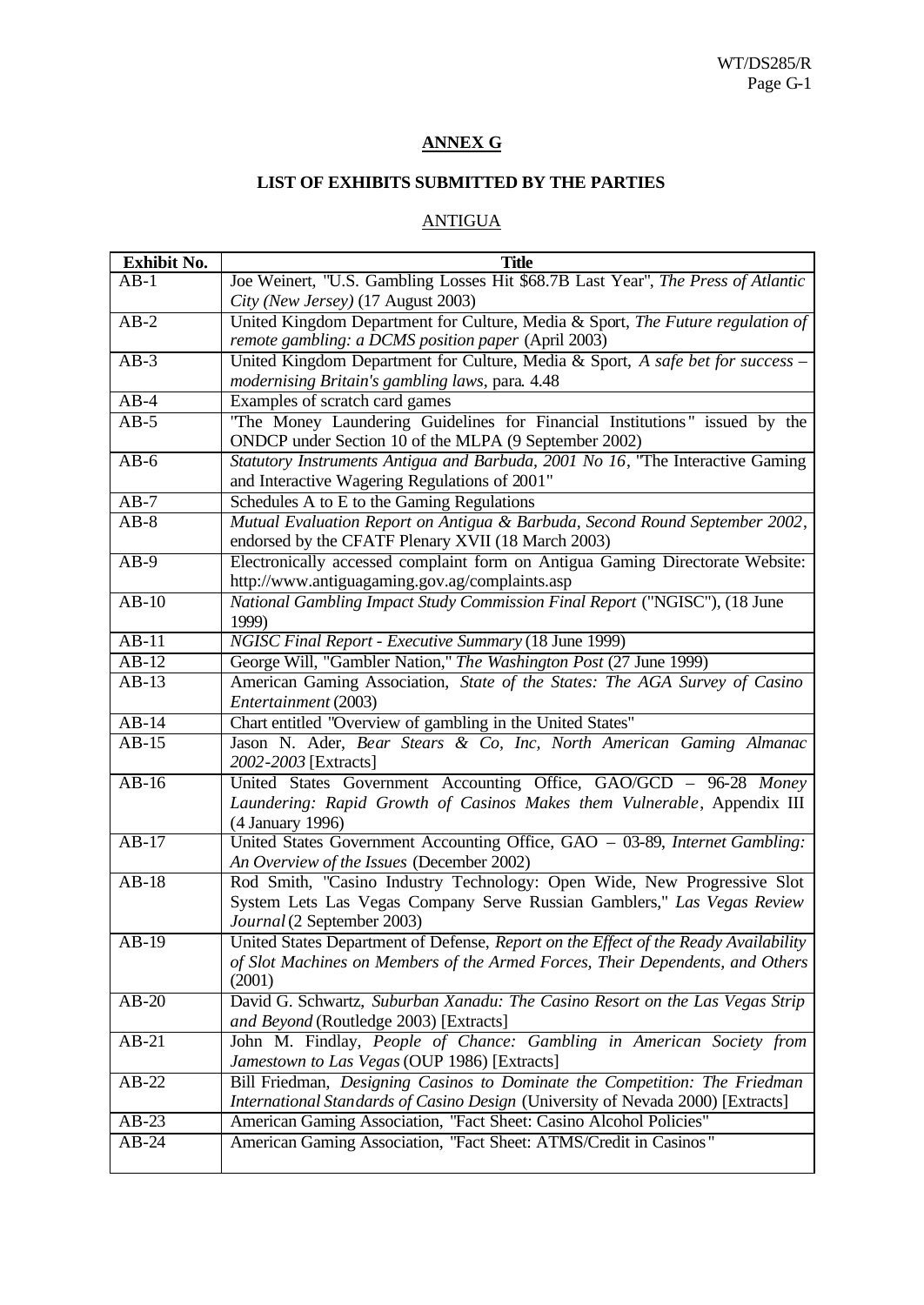| <b>Exhibit No.</b> | <b>Title</b>                                                                                                                                                                      |
|--------------------|-----------------------------------------------------------------------------------------------------------------------------------------------------------------------------------|
| $AB-25$            | Examples of "Total Rewards," from the website of Harrah's Casino                                                                                                                  |
|                    | http://www.harrahs.com/e-totalrewards.overview.html                                                                                                                               |
| $AB-26$            | James Rutherford, "Lifetime Achievement Award: Phil Satre," Casino Journal                                                                                                        |
|                    | (January 2003)                                                                                                                                                                    |
| $\overline{AB-27}$ | "Casino Player Awards Record 251 Honors to Harrah's," Gambling Magazine<br>$(5 \text{ July } 2001)$                                                                               |
| $AB-28$            | Liz Benston, "Mandalay Bay, Conn. Casino in deal for marketing," Las Vegas Sun                                                                                                    |
|                    | 29 August 2003                                                                                                                                                                    |
| $AB-29$            | David Schwartz, Statistical Summary of Atlantic City Casino Market: 1978 to 2002<br>(Las Vegas, 2003)                                                                             |
| $AB-30$            | William Sokolic, "Borgata averages \$1.6 million per day in July," Atlantic City                                                                                                  |
|                    | Courier-Post (4 August 2003)                                                                                                                                                      |
| $AB-31$            | Alan Meister, "The Economic Impact of Indian Gaming: 2nd Annual Report"<br>(Analysis Group, Economic Financial and Strategy Consultants, May 2003)                                |
| $AB-32$            | "Gaming at Foxwoods," Information on Gaming Facilities at Foxwood's Casino<br>from its website, www.foxwoods.com                                                                  |
| $AB-33$            | Kurt van Kuller, Indian Casino boom enters the Bond Market (Merrill Lynch,<br>12 May 2003)                                                                                        |
| $AB-34$            | Michael Kaplan, "Gambling in America: A Special Report," Cigar Aficionado<br>(October 2002)                                                                                       |
| $AB-35$            | American Gaming Association, State of the States: The AGA Survey of Casino                                                                                                        |
|                    | Entertainment (2002), p2                                                                                                                                                          |
| $AB-36$            | Michael Tew and Jason Ader, Bear Stearns & Co, Inc., Equity Research, Gaming                                                                                                      |
|                    | Industry: E-Gaming: A Giant Beyond Our Borders                                                                                                                                    |
| $AB-37$            | La Fleur's 2001 World Lottery Almanac                                                                                                                                             |
| $AB-38$            | "Match Made in heaven-Lotteries and tracks have proven to be a great partnership<br>with VLTs," International Gaming and Wagering Business, July 2003                             |
| $AB-39$            | M. Shannon Bishop, "And They're Off: The Legality of Interstate Pari-Mutuel<br>Wagering and Its Impact on the Thoroughbred Horse Industry," 89 Kentucky Law<br>Journal 711 (2001) |
| $AB-40$            | <b>Chart entitled "United States Horse Racetracks"</b>                                                                                                                            |
| $AB-41$            | Chart entitled "US Horseracing Statistics: 1996-2002"                                                                                                                             |
| $AB-42$            | Extract from the website of Youbet.com, at: www.youbet.com/faq/                                                                                                                   |
| $AB-43$            | Extract from the TVG website at: www.tvgnetwork.com/about/faq.asp                                                                                                                 |
| $AB-44$            | website<br>Capital<br><b>OTB</b><br>from<br>the<br>οf<br>Extract<br>at:                                                                                                           |
|                    | www.capitalotb.com/NewWeb/about.otb.content.htm                                                                                                                                   |
| $AB-45$            | Anthony N. Cabot and Robert D. Faiss, "Sports Gambling in the Cyberspace Era," 5<br>Chapman Law Review (Spring 2002)                                                              |
| $AB-46$            | Nevada State Gaming Control Board, Gaming Revenue Report for the year ending                                                                                                      |
|                    | 31 December 2002                                                                                                                                                                  |
| $AB-47$            | Examples of advertisements by Nevada bookmakers offering services to home users                                                                                                   |
|                    | via the internet                                                                                                                                                                  |
| $AB-48$            | Report of the Committee to Study the Feasibility of Instituting Sports Gaming<br>Activities at Existing Gaming Venues in Delaware: To the House of Representatives                |
| $AB-49$            | of the 142nd General Assembly of Delaware (30 May 2003)<br>Koleman Strumpf, Illegal Sports Bookmakers, Department of Economics,                                                   |
|                    | University of North Carolina at Chapel Hill (February 2003) [Extracts]                                                                                                            |
| $AB-50$            | Liz Benston, "Technology Boosting Traditional, 'Net Bingo'," Las Vegas Sun                                                                                                        |
|                    | (March 13 2003)                                                                                                                                                                   |
| $AB-51$            | California Gaming Control Commission, List of Licensed Cardroom establishments                                                                                                    |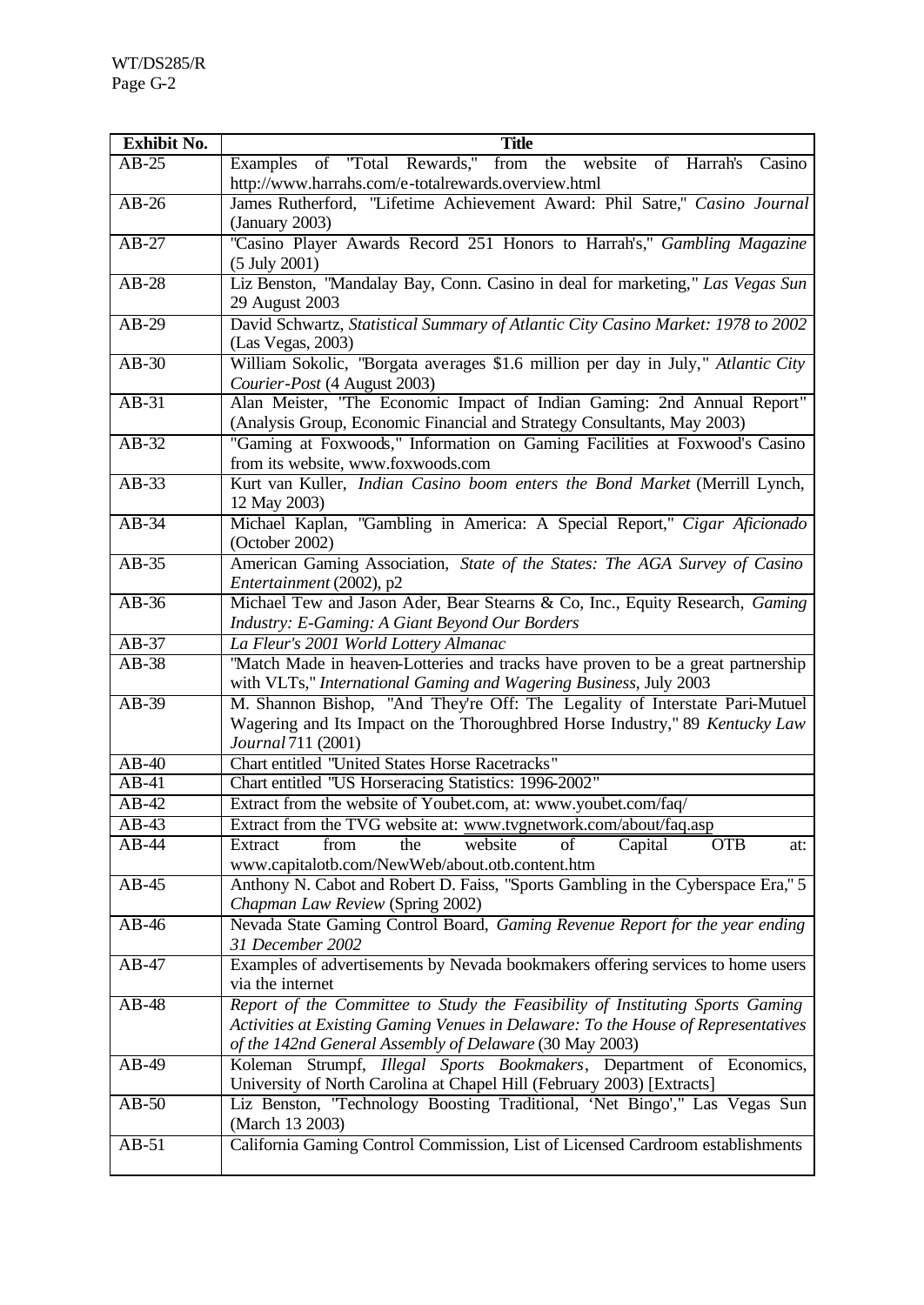| <b>Exhibit No.</b> | <b>Title</b>                                                                                                                                  |
|--------------------|-----------------------------------------------------------------------------------------------------------------------------------------------|
| $AB-52$            | Florida Department of Business and Professional Regulation, Division of Pari-                                                                 |
|                    | Mutuel Wagering, 71 <sup>st</sup> Annual Report: 1 July 2001 to 30 June 2002, p 23                                                            |
| $AB-53$            | American Gaming Association, "AGA Fact Sheet: Gaming Revenue: Current Year                                                                    |
|                    | Data"                                                                                                                                         |
| $AB-54$            | Jeffrey Rodefer, "Internet Gambling in Nevada: Overview of Federal Law Affecting                                                              |
|                    | Assembly Bill 466", published on 18 March 2003 on the website of the Department                                                               |
|                    | of Justice of Nevada                                                                                                                          |
| $AB-55$            | Press Release dated 21 August 2002 from the New York Attorney General, headed                                                                 |
|                    | "Agreement Reached with Paypal to Bar New Yorkers from Online Gambling"                                                                       |
| $AB-56$            | "Assurance of Discontinuance" signed between the New York Attorney General and                                                                |
|                    | Paypal Inc., dated 16 August 2002                                                                                                             |
| $AB-57$            | Press Release dated 14 June 2002 from the New York Attorney General, headed                                                                   |
|                    | "Financial Giant Joins Fight Against Online Gambling"                                                                                         |
| $AB-58$            | Press Release dated 11 February 2003 from the New York Attorney General,                                                                      |
|                    | headed "Ten Banks end online Gambling with Credit Cards"                                                                                      |
| $AB-59$            | GATT Secretariat, "Scheduling of initial commitments in trade in services:                                                                    |
|                    | explanatory note" (MTN.GNS/W/164) (3 September 1993)                                                                                          |
| $AB-60$            | "Guidelines for the scheduling of specific commitments under the General                                                                      |
| $AB-61$            | Agreement on Trade in Services (GATS)" (S/L/92) (28 March 2001)<br>"The United States of America Schedule of Specific Commitments" GATS/SC/90 |
|                    | (15 April 1994)                                                                                                                               |
| $AB-62$            | "Services Sectoral Classification List," prepared by the GATT Secretariat,                                                                    |
|                    | MTN.GNS/W/120 (10 July 1991)                                                                                                                  |
| $AB-63$            | "Statistical Papers Series M No. 77, Provisional Central Product Classification,"                                                             |
|                    | Department of International Economic and Social Affairs, Statistical Office of the                                                            |
|                    | United Nations, (New York, 1991)                                                                                                              |
| $AB-64$            | "Communication from the United States: Classification of Energy Services"                                                                     |
|                    | (S/CSC/W/27) (18 May 2000)                                                                                                                    |
| $AB-65$            | United States International Trade Commission, "US Schedule of Commitments                                                                     |
|                    | under the General Agreement on Trade in Services – with explanatory materials                                                                 |
|                    | prepared by the US International Trade Commission" (May 1997)                                                                                 |
| $AB-66$            | "The Handle: Thursday Roundup," The Spokesman Review (Spokane Washington)                                                                     |
|                    | $(2$ February 2001)                                                                                                                           |
| $AB-67$            | David Bennett, "Lottery's pot for schools ends up short," Crain's Cleveland                                                                   |
|                    | Business (23 July 2001)                                                                                                                       |
| $AB-68$            | Jim Saunders, "Video-gambling debate spins in soft economy," The Florida Times-                                                               |
|                    | Union (29 December 2002)                                                                                                                      |
| $AB-69$            | CPC Classification, Version 1.0 (1997) and Version 1.1 (2002)                                                                                 |
| $AB-70$            | "The Unlawful Internet Gambling Funding Prohibition Act," H.R. 2143, adopted 10<br><b>June 2003</b>                                           |
| $AB-71$            | Chart entitled "Selected US Lottery Statistics: 1964 to 2003"                                                                                 |
| $AB-72$            | Chart entitled "U.S. Lottery Sales (in millions)"                                                                                             |
| $AB-73$            | Letter from the United States Department of Justice to the National Association of                                                            |
|                    | Broadcasters entitled "Advertising for Internet Gambling and Offshore Sportsbooks                                                             |
|                    | Operations," (11 June 2003)                                                                                                                   |
| $AB-74$            | "Draft Final Schedule of the United States of America concerning Initial                                                                      |
|                    | Commitments" MTN.GNS/W/112/Rev. 3 (7 December 1993)                                                                                           |
| $AB-75$            | Committee on the Social and Economic Impact of Pathological Gambling,                                                                         |
|                    | Committee on Law and Justice, Commission on Behavioral and Social Sciences and                                                                |
|                    | Education, National Research Council, Pathological Gambling: A Critical Review                                                                |
|                    | (1999)                                                                                                                                        |
|                    |                                                                                                                                               |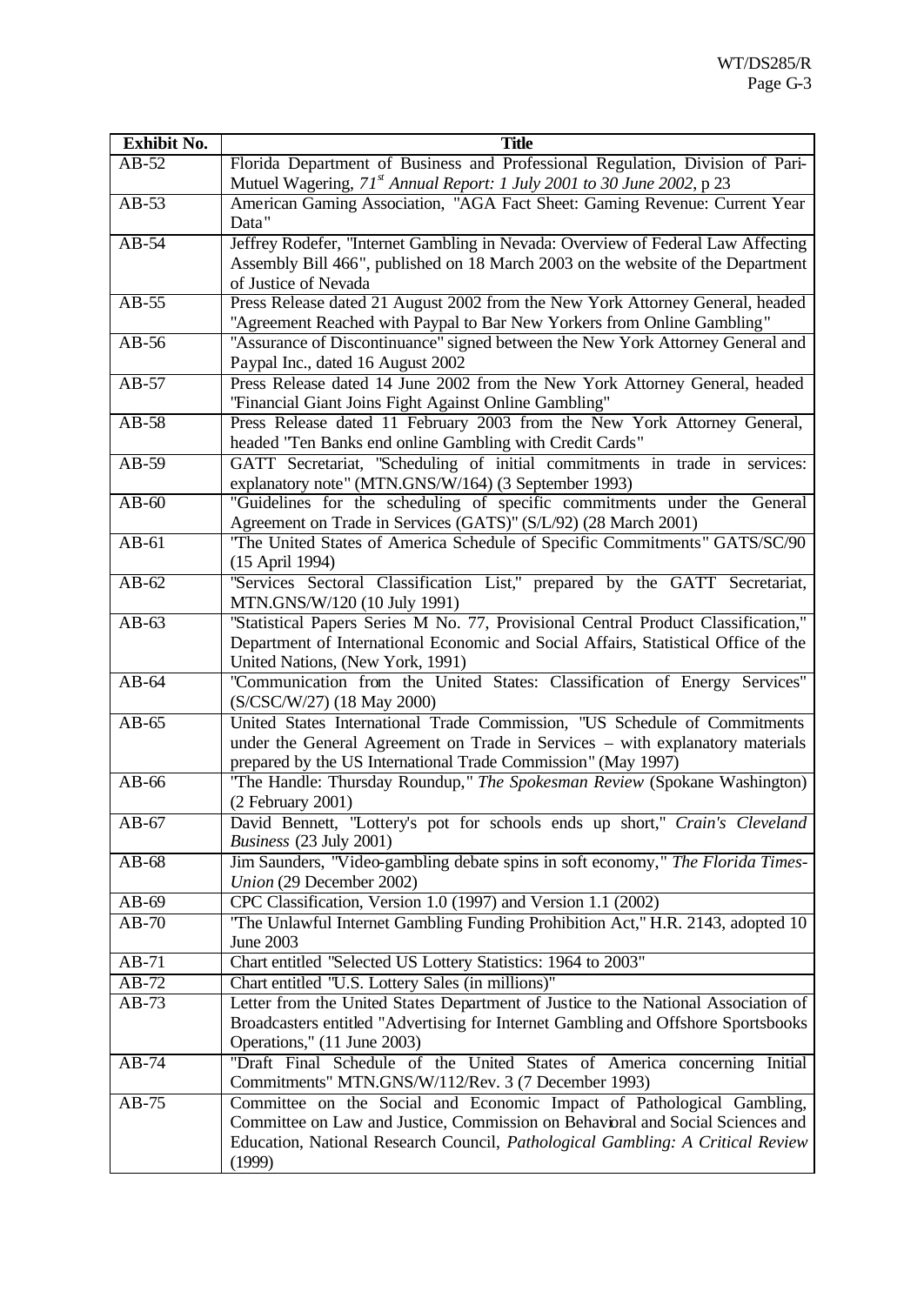| <b>Exhibit No.</b> | <b>Title</b>                                                                                                                                     |
|--------------------|--------------------------------------------------------------------------------------------------------------------------------------------------|
| $AB-76$            | "The Chile Online Protection Act," 47 United States Code Ann. §231                                                                               |
| $AB-77$            | Howard J. Shaffer, Mark Dickerson, Jeffrey Derevensky, Kenneth Winters,                                                                          |
|                    | Elizabeth George, Marvin Karlins, Walter Bethune (eds) "Considering the Ethics of                                                                |
|                    | Public Claims: An Appeal for Scientific Maturity," Journal of Gambling Studies                                                                   |
|                    | Vol. 17, No. 1, 2001                                                                                                                             |
| $AB-78$            | FinCEN Advisory No. 11 (April 1999)                                                                                                              |
| $AB-79$            | Rod Smith, "Las Vegas casinos named in arrest," Las Vegas Review Journal                                                                         |
|                    | $(14$ November 2003)                                                                                                                             |
| $AB-80$            | Professor Mark Griffiths & Dr Richard Wood, "Is Internet gambling more addictive                                                                 |
|                    | and/or problematic than other forms of gambling?" (Curriculum Vitaes of Prof.                                                                    |
|                    | Griffiths and Dr Wood included)                                                                                                                  |
| $AB-81$            | Summary of United States Federal Legislation                                                                                                     |
| $AB-82$            | Copies of United States Federal Legislation listed in part I of the Annex to the Panel                                                           |
|                    | Request                                                                                                                                          |
|                    | $-15$ U.S.C. §§3001 to 3007 (pp1-9)                                                                                                              |
|                    | $-18$ U.S.C. § 2 (p10); 18 U.S.C. §§ 1081, 1084 (pp11-12)                                                                                        |
|                    | $-18$ U.S.C. §§ 1301 to 1307 (pp13-19)                                                                                                           |
|                    | $-18$ U.S.C. § 1952 (p20)                                                                                                                        |
|                    | $-18$ U.S.C. § 1953 (p21)                                                                                                                        |
|                    | $-18$ U.S.C. § 1955 (p22)                                                                                                                        |
|                    | $-28$ U.S.C. §§ 3701 to 3704 (pp23-26)                                                                                                           |
|                    | $-39$ U.S.C. § 3005 (pp27-28)                                                                                                                    |
| $AB-83$            | United States v Cohen, 260 F.3d 68 (2nd Cir. 2001), cert denied, 122 S. Ct. 2587                                                                 |
|                    | (2002)                                                                                                                                           |
| $AB-84$            | Gambling Law in Five States and Their Effect on Internet Gambling, Enclosure 1 to                                                                |
| $AB-85$            | the GAO Interim Report on Internet Gambling (23 September 2002)<br>Statement of John G. Malcolm before the Subcommittee on Crime, Terrorism, and |
|                    | Homeland Security Committee on the Judiciary United States House of                                                                              |
|                    | Representatives (29 April 2003)                                                                                                                  |
| AB-86              | Statement of John G. Malcolm at the Special Briefing: Money Laundering and                                                                       |
|                    | Payment Systems in Online Gambling Sponsored by World Online Gambling Law                                                                        |
|                    | Report (20 November 2002)                                                                                                                        |
| $AB-87$            | "Casinos in the United States," Bear Stearns 2002-2003 North American Gaming                                                                     |
|                    | Almanac                                                                                                                                          |
| AB-88              | Summary of the United States State and Territorial Legislation                                                                                   |
| AB-89              | <b>Colorado State Laws</b>                                                                                                                       |
|                    | - Colo. Const. Art. XVIII, §2                                                                                                                    |
|                    | $-$ Colo. Rev. Stat. §§ 18-10-101 to 18-10-108 (1999)                                                                                            |
|                    | $-$ Colo. Rev. Stat. §§ 12-47.1-101 to 12-47.1-106 (1996)                                                                                        |
| $AB-90$            | New York State Law                                                                                                                               |
|                    | $-$ NY Const. Art. I § 9 (correctly cited in Panel Request)                                                                                      |
|                    | $-$ NY Const. Art. II § 9 (incorrectly cited in Consultations Request)                                                                           |
| $AB-91$            | Rhode Island State Laws                                                                                                                          |
|                    | $-$ R.I. Article IV § 22 (correctly cited in Panel Request)                                                                                      |
|                    | $-$ R.I. Art. I § 22 (incorrectly cited in Consultations Request)                                                                                |
|                    | $-$ R.I. Gen. Laws §§ 11-19-1 to 11-19-45 (1993)                                                                                                 |
|                    | $-$ R.I. Gen. Laws § 11-51-1 to 11-51-2 (1979)                                                                                                   |
| $AB-92$            | Florida Attorney General, Press Release: Western Union Cuts Off Sports Betting                                                                   |
|                    | Accounts (23 December 1997)                                                                                                                      |
| $AB-93$            | Opinion Attorney General of Kansas No. 96-31 (25 March 1996)                                                                                     |
| $AB-94$            | Kansas Attorney General, Internet Gambling Warning                                                                                               |
|                    |                                                                                                                                                  |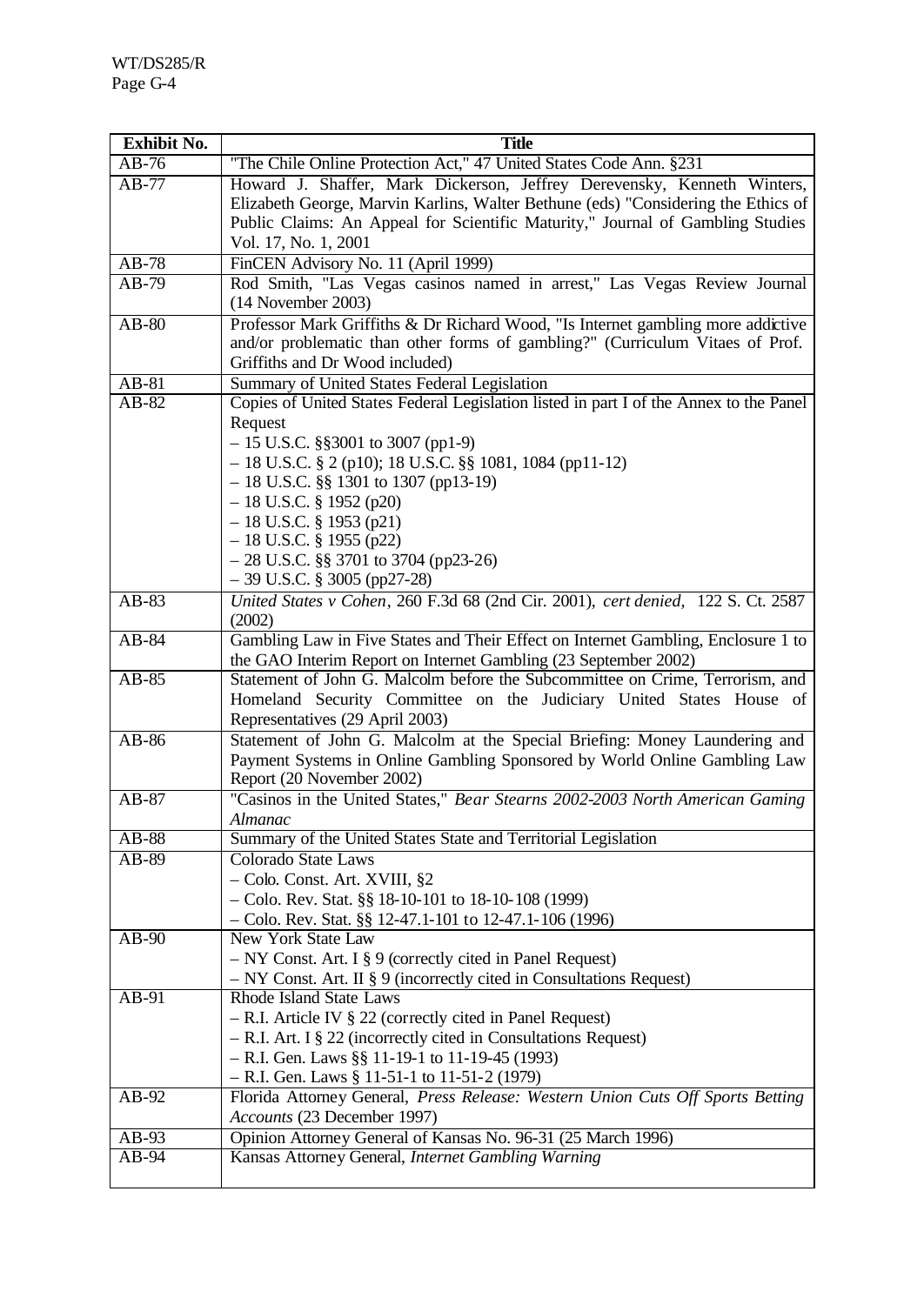| <b>Exhibit No.</b> | <b>Title</b>                                                                         |
|--------------------|--------------------------------------------------------------------------------------|
| $AB-95$            | Michigan Gaming Control Board, Frequently Asked Questions: Is it Legal to            |
|                    | Gamble Over the Internet in Michigan?                                                |
|                    |                                                                                      |
| $AB-96$            | Minnesota Attorney General, Statement of Minnesota Attorney General on Internet      |
|                    | Jurisdiction (visited 13 March 2003)                                                 |
| $AB-97$            | Vacco ex rel People v World Interactive Gaming Corp., 714 N.Y.S. 2d 844, 854         |
|                    | (NY Sup. Ct. 1999)                                                                   |
| $AB-98$            | Attorney General of the State of New York, Internet Bureau, In the matter of         |
|                    | Citibank (South Dakota), N.A., Assurance of Discontinuance (21 June 2002)            |
| AB-99              | CD-ROM containing copies of State and Territorial Legislation listed in part II of   |
|                    | the Annex to the Panel Request                                                       |
| $AB-100$           | 19 U.S.C. §§ 1330-1339                                                               |
| AB-101             | 19 U.S.C. § 2151                                                                     |
| AB-102             | 19 U.S.C. §§ 2171(a)-(f), 2114 (c)                                                   |
| AB-103             | Letter from the United States Trade Representative to the United States              |
|                    | International Trade Commission (18 April 1994)                                       |
| $AB-104$           | Fiorentina v United States, 607 F.2d 963, 196 (Ct. Cl. 1979), cert. denied, 444 U.S. |
|                    | 1083 (1980)                                                                          |
| $AB-105$           | Statement of Administrative Action accompanying the Uruguay Round Agreements         |
|                    | Act                                                                                  |
| AB-106             | 19 U.S.C. § 3512(d)                                                                  |
| AB-107             | 1987 Standard Industry Classification ("SIC") system matched to 1997 North           |
|                    |                                                                                      |
|                    | American Industry Classification System                                              |
| AB-108             | 83 Corpus Juris Secundum ("C.J.S.") Stipulations §§ 2, 6, 13, 46, 47 and 84          |
| AB-109             | Wright and Miller, 30B Federal Practice and Procedure § 7015 (Rule 801 (d)(2))       |
| AB-110             | David J. Joseph Co. v United States, 82 F. Suppl. 345 (Ct. Cl. 1949)                 |
| AB-111             | United States v Smith, 781 F.2d 184 (10th Cir. 1986)                                 |
| AB-112             | T. Scott Belden, "Judicial Estoppel in Civil Action Arising from Representation or   |
|                    | Conduct in Prior Administrative Proceedings," 99 American Law Reports 5th 65         |
|                    | (2002)                                                                               |
| AB-113             | United States v Levasseur, 699 F Supp 965 (D. Mass, 1988)                            |
| $AB-114$           | Transcript of Testimony of Mr. Cohen at his trial in New York (22 February 2000)     |
| $AB-115$           | United States v Truesdale, 152 F.2d 443 (5th Cir. 1998)                              |
| AB-116             | "State Warns Station About Ads," Gadsden Times (Alabama) (8 November 2003)           |
| AB-117             | Nevada Revised Statutes § 465.094                                                    |
| AB-118             | Jason N. Ader, Bear Stearns & Co, Inc, North American Gaming Almanac 2002-           |
|                    | 2003 [Extracts]                                                                      |
| AB-119             | Antonia Z. Cowan, "The Global Gambling Village_ Interstate and Transnational         |
|                    | Gambling," 7 Gambling Law Review 251 (August 2003)                                   |
| $AB-120$           | United States International Trade Commission, "U.S. Schedule of Commitments          |
|                    | under the General Agreement on Trade in Services - with explanatory materials        |
|                    | prepared by the U.S. International Trade Commission" (August 1998)                   |
| $AB-121$           | Oregon Administrative Rule 462-220-0060                                              |
| AB-122             | Letter of Kevin DiGregory, Assistant Attorney General, US Dept. of Justice to        |
|                    | Nicole Thuillez of the New York State Racing and Wagering Board (1 February          |
|                    | <b>2000</b> )                                                                        |
| AB-123             | Extracts from the "On the Wire" section of the website of Autotote Enterprises,      |
|                    | www.ctotb.com/wire.asp and www.ctotb.com/open.asp                                    |
| AB-124             | Congressional Record, House of Representatives Proceedings and Debates of the        |
|                    | 106th Congress, Second Session (26 October 2000) 146 Cong. Rec. H 11230,             |
|                    | 11232, 106th Cong. 2nd Sess. (2000)                                                  |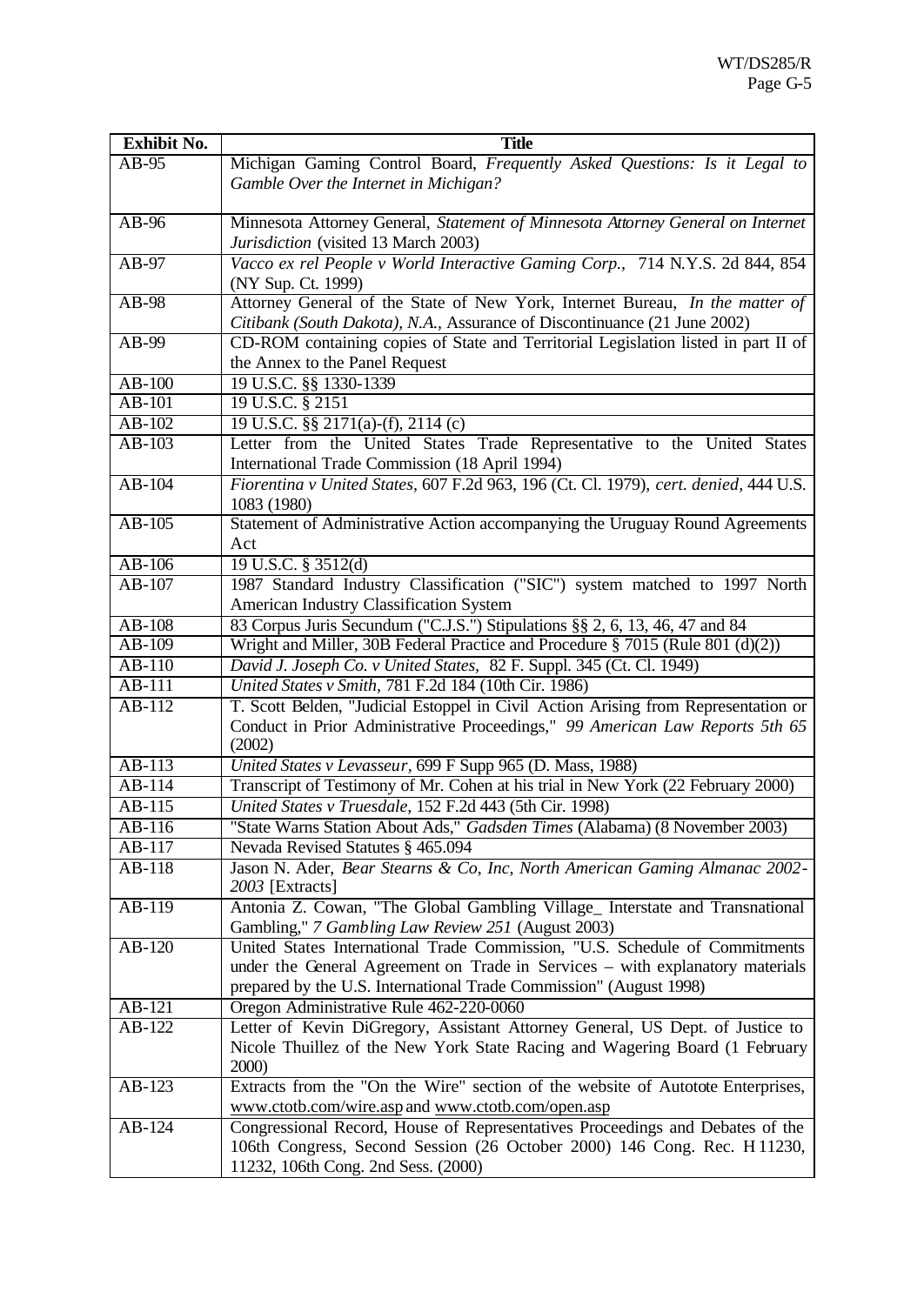| <b>Exhibit No.</b> | <b>Title</b>                                                                                                                                    |
|--------------------|-------------------------------------------------------------------------------------------------------------------------------------------------|
| $AB-125$           | James R. Kibler, Jr., "Annual Survey of Virginia Law: Administrative Law,"                                                                      |
|                    | 38 University of Richmond Law Review 39 (2003)                                                                                                  |
|                    |                                                                                                                                                 |
| $AB-126$           | United States v 162 MegaMania Gambling Devicesw 231 F.3d 713 (10th Cir. 2000)                                                                   |
| AB-127             | United States v 103 Electronic Gambling Devices 223 F.3d 1091 (9th Cir. 2000)                                                                   |
| $AB-128$           | Explanation of the Multi-State Lottery Association from the Powerball website,                                                                  |
|                    | www.powerball.com/pb_about.asp                                                                                                                  |
| $AB-129$           | Explanation of the Powerball game,                                                                                                              |
|                    | www.nmlottery.com/PowerBall/AboutPowerball.htm                                                                                                  |
| $AB-130$           | Explanation of the Mega Millions game,                                                                                                          |
|                    | www.megamillions.com/aboutus/lottery_faq.asp                                                                                                    |
| AB-131             | Colorado Division of Gaming, Colorado Gaming Questions and Answers                                                                              |
| AB-132             | Connecticut Division of Special Revenue, Frequently Asked Questions: Agency                                                                     |
| AB-133             | Connecticut Division of Special Revenue, Administrative Regulations: Operation of                                                               |
|                    | Bingo Games, Rule 7-169-8a                                                                                                                      |
| $AB-134$           | Indiana Code 4-33-9-1                                                                                                                           |
| AB-135             | 68 Indiana Administrative Code 2-1-4(c)(1)                                                                                                      |
| AB-136             | Indiana Code 4-33-1-2                                                                                                                           |
| $AB-137$           | South Dakota Commission on Gambling, Frequently Asked Questions                                                                                 |
| AB-138             | Mississippi Gaming Commission Regulations, Section II (A)(2)                                                                                    |
| AB-139             | Illinois Riverboat Gaming Act, 230 Illinois Complied Statutes 10/7(e)                                                                           |
| AB-140             | Louisiana Gaming Control Law, RS 27:65                                                                                                          |
| AB-141             | Iowa Racing and Gaming Commission, Administrative Rules, 491-1.6 (99D, 99F)                                                                     |
| AB-142             | Iowa Racing and Gaming Commission, Administrative Rules, 491-11.5 (4)(a)(4)                                                                     |
| AB-143             | Regulations of the Nevada Gaming Commission and State Gaming Control Board,                                                                     |
|                    | Regulation 3.010 (5) and (7)                                                                                                                    |
| $AB-144$           | Iowa Racing and Gaming Commission, Administrative Rules, 491-82 (4)(g)                                                                          |
| AB-145<br>AB-146   | Document entitled "Organised Crime in the United States Gambling Industry"                                                                      |
|                    | Organised Crime and Gambling: Record of Hearing VII, June 24-26, 1985, New<br>York, Before the President's Commission on Organized Crime        |
| AB-147             | Collen Krantz, "Drug Cash Laundered at Casinos," Des Moines Register<br>$(22$ December $2003)$                                                  |
| $AB-148$           | Document entitled "Money Laundering in the United States Gambling Industry"                                                                     |
| AB-149             | United States Government Accounting Office, Money Laundering: Rapid Growth of<br>Casinos Makes them Vulnerable (GAO/GCD-96-28) (4 January 1996) |
| $AB-150$           | Rod Smith, "Inside Gaming: Ranks May Miss Importance of Rules," Las Vegas                                                                       |
|                    | Review Journal (29 June 2003)                                                                                                                   |
| $AB-151$           | Rod Smith, "Money Laundering Rules Reviewed," Las Vegas Review-Journal                                                                          |
|                    | (14 August 2003)                                                                                                                                |
| AB-152             | Rod Smith, "Anti-Money Laundering Laws: Report details failures," Las Vegas                                                                     |
|                    | Review Journal (17 December 2003)                                                                                                               |
| AB-153             | Rod Smith, "Money Laundering: Gaming Board Pushed for Probe," Las Vegas                                                                         |
|                    | Review Journal (22 November 2003)                                                                                                               |
| AB-154             | Rod Smith, "Money Laundering Probes: Park Place Involved in Inquiry," Las Vegas<br>Review Journal (18 November 2003)                            |
| AB-155             | Rick Green, "Casino Cash: Terrorist Temptation? 9/11: A Changed Nation," The                                                                    |
|                    | Hartford Courant (10 September 2003)                                                                                                            |
| AB-156             | Document entitled "Fraud within the United States Gambling Industry"                                                                            |
| AB-157             | Document entitled "U.S. Gambling Revenue"                                                                                                       |
| AB-158             | Document entitled "Youth Gambling"                                                                                                              |
|                    |                                                                                                                                                 |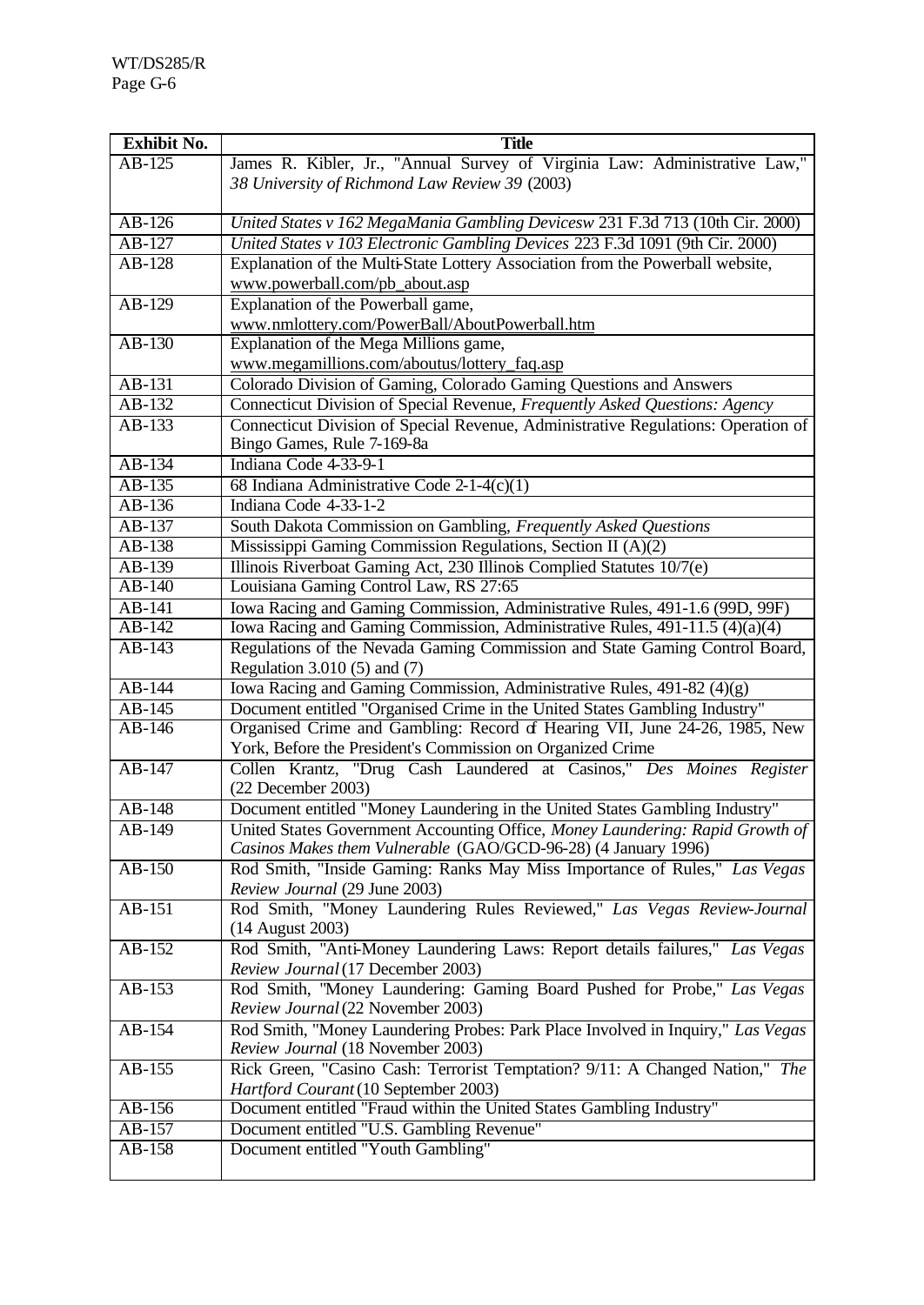| <b>Exhibit No.</b> | <b>Title</b>                                                                                                                       |
|--------------------|------------------------------------------------------------------------------------------------------------------------------------|
| AB-159             | Theresa E. Loscalzo and Stephen J. Shapiro, "Internet Gambling Policy: Prohibition                                                 |
|                    | Versus Regulation," 7 Villanova Sports & Entertainment Law Journal 11 (2000)                                                       |
| $AB-160$           | Craig Lang, "Internet Gambling: Nevada Logs In," 22 Loyola of Los Angeles                                                          |
|                    | Entertain ment Law Review 525 (2002)                                                                                               |
| AB-161             | Commission on Child Online Protection (COPA) Report to Congress (20 October                                                        |
|                    | 2000)                                                                                                                              |
| $AB-162$           | 16 C.F.R. $\S312.5(b)(2)$                                                                                                          |
| $AB-163$           | National Gambling Impact Study Commission Final<br>Appendix:<br>Report,                                                            |
|                    | Commissioners' Statements (18 June 1999)                                                                                           |
| AB-164             | Howard J. Shaffer, "The Emergence of Gambling Among Youth: The Prevalence of                                                       |
|                    | Underage Lottery Use and the Impact of Gambling," Futures at Stake                                                                 |
| AB-165             | William Petroski, "Underage Gambling Leads to \$10,000 Fine," Des Moines                                                           |
|                    | Register (11 September 2002)                                                                                                       |
| $AB-166$           | Joe Weintert, "Nevada Regulator Questions PPE About Underage Betting in                                                            |
| AB-167             | Atlantic City," Press of Atlantic City (7 December 2003)<br>New Hampshire Lottery - New Hampshire Sweepstakes Commission, Meetings |
|                    | Section:                                                                                                                           |
|                    | Minutes of Meeting of 22 August 2002                                                                                               |
|                    | Minutes of Meeting of 20 September 2002                                                                                            |
|                    | Minutes of Meeting of 7 November 2002                                                                                              |
| AB-168             | Charles Babington and Ira Chinoy, "Lotteries Win With Slick Marketing,"                                                            |
|                    | Washington Post, (4 May 1998)                                                                                                      |
| $AB-169$           | "Bingo Halls will try to drew New Players with Electronic Gaming," The                                                             |
|                    | Associated Press, (20 May 2002)                                                                                                    |
| $AB-170$           | "Maryland Lottery Launches New Game to Attract Younger Players," The                                                               |
|                    | Associated Press, (31 December 1999)                                                                                               |
| $AB-171$           | "Lotteries: A Very Slippery Slope," www.palmettofamily.org, including quote from                                                   |
|                    | <b>Public Gaming International</b>                                                                                                 |
| AB-172             | Advert for "The Pink Panther" which appeared in Public Gaming International                                                        |
| AB-173             | Document entitled "Examples of recent expansions of gambling opportunities in the                                                  |
|                    | United States"                                                                                                                     |
| $AB-174$           | Examples of Lottery Themes and Slot Machine Images that appeal to Children and                                                     |
| AB-175             | <b>Youth Gamblers</b><br>"The Competition Quandary: How do Lotteries Co-Exist with Other Forms of                                  |
|                    | Gaming," Public Gaming International, (July 2002)                                                                                  |
| AB-176             | "Game Trends: Wining Touch," International Gaming & Wagering Business,                                                             |
|                    | (January 2004)                                                                                                                     |
| AB-177             | United States State Department, International Narcotics Control Strategy Report:                                                   |
|                    | Money Laundering and Financial Crimes (March 2003)                                                                                 |
| AB-178             | Iowa Lottery Winner Claim Form                                                                                                     |
| AB-179             | Debut,"<br>"The<br>Minnesota<br><b>New</b><br>Digital<br>Draw<br>Show<br>Lottery's                                                 |
|                    | www.telecomgamefactory.com, (5 March 2003)                                                                                         |
| AB-180             | "The Lottery Draw," Public Gaming International, (March 2003)                                                                      |
| AB-181             | P.A. McQueen, "New Orleans Voters<br>grounds,"<br>favor<br>slots<br>fair<br>at                                                     |
|                    | www.ascendgaming.com, (14 October 2003)                                                                                            |
| AB-182             | "Station to Build, Run Michigan Indian Casino," www.ascendgaming.com,                                                              |
|                    | $(26$ November $2003)$                                                                                                             |
| AB-183             | Merrill Lynch, Indian Gaming: on the Rise, (16 October 2002)                                                                       |
| AB-184             | Marian Green, "Class II Games Come of Age," Slot Manager (17 September 2003)                                                       |
| AB-185             | Howard J. Shaffer, "Internet Gambling & Addiction," Harvard Medical School,                                                        |
|                    | Division on Addictions, (16 January 2004)                                                                                          |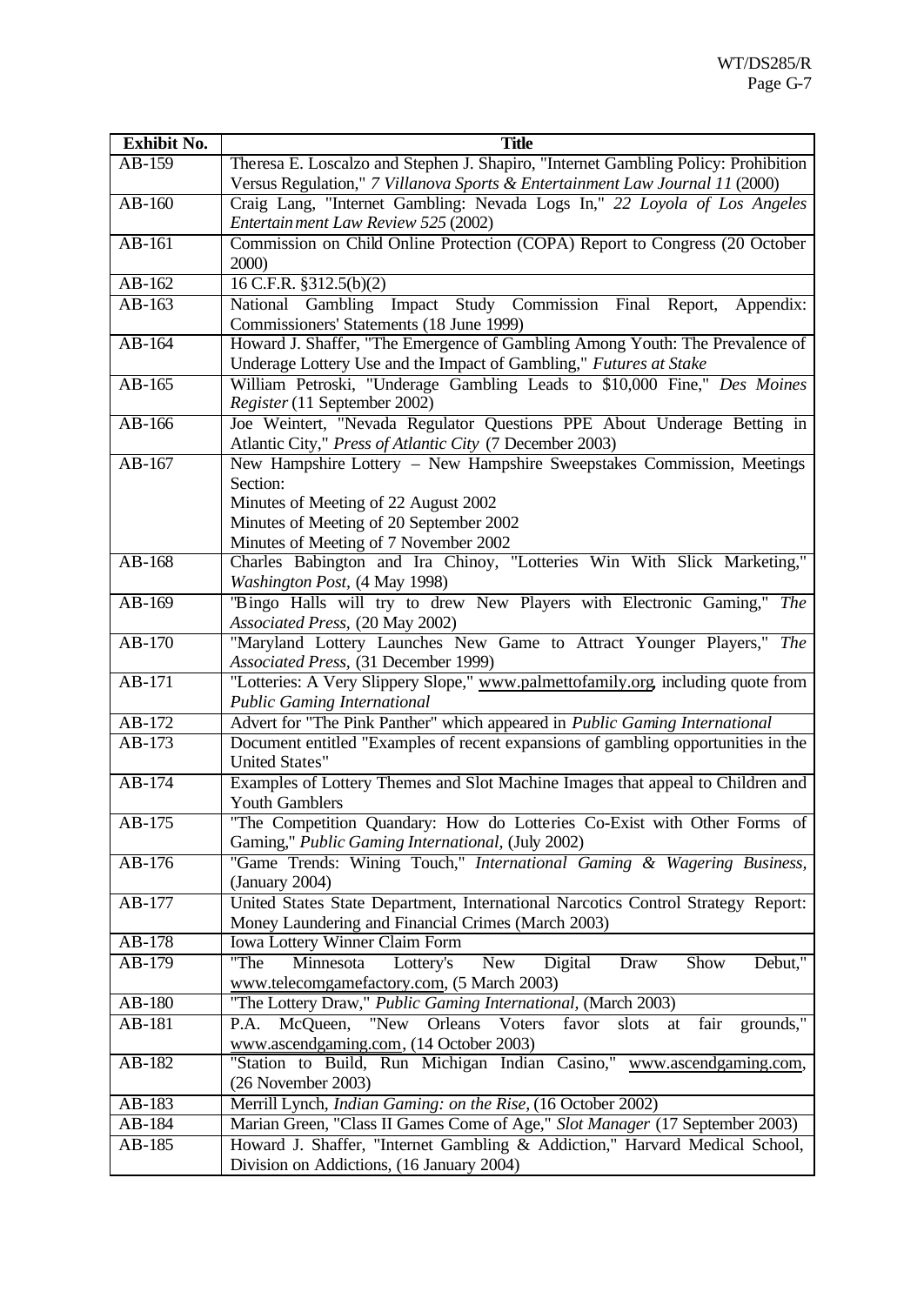| <b>Exhibit No.</b> | <b>Title</b>                                                                                                    |
|--------------------|-----------------------------------------------------------------------------------------------------------------|
| AB-186             | Examples of Scratch Card Lottery tickets sold over the counter in stores in the                                 |
|                    | <b>United States</b>                                                                                            |
| AB-187             | Martha McNeil Hamilton, "More Flash, Less Cash," The Washington Post,                                           |
|                    | (17 January 2003)                                                                                               |
| AB-188             | 97-2 Wisconsin Lottery, Department of Revenue - Summary                                                         |
| AB-189             | Patricia McQueen, "Lottery Beat: Innovation in Iowa," www.ascendgaming.com,                                     |
|                    | (December 2003)                                                                                                 |
| AB-190             | "The Ever-Advancing ITVM," Public Gaming International, (September 2002)                                        |
| AB-191             | "Maximizing the Retail Relationship," Public Gaming International, (August 2003)                                |
| AB-192             | Government of Antigua and Barbuda, Report to Prime Minister Lester Bird on                                      |
|                    | Meeting with Mr. Scott Charney and Mr. Jonathan Winer, 21st and 22nd in                                         |
|                    | Washington D.C. (30 September 1997)                                                                             |
| AB-193             | "FTC Chairman Muris presents the FTC's New Five-Point Plan for attacking cross-                                 |
|                    | border fraud and highlights links between competition and consumer protection,"                                 |
|                    | Federal Trade Commission, (31 October 2002)                                                                     |
| $AB-194$           | Document entitled "Recent Judgments of the United States Supreme Court                                          |
|                    | concerning gambling"                                                                                            |
| AB-195             | 480 U.S. 202, 107 S.Ct. 1083                                                                                    |
| AB-196             | 527 U.S. 173, 119 S.Ct. 1923                                                                                    |
| AB-197             | "Talking Points: Legal Eagle," International Gaming & Wagering Business,                                        |
|                    | (January 2004)                                                                                                  |
| AB-198             | Examples of sports gambling forms and sports betting cards from Las Vegas                                       |
| AB-199             | Extract from www.illinoislottery.com - How to Start a Lottery Subscription                                      |
| $AB-200$           | Advert entitled "How-to-Play the Cash Explosion Play-at-home Bonus Box"                                         |
| AB-201             | "Aubin, Lemons and Musgrave: Running Racinos and Raking in Revenue," Public                                     |
|                    | Gaming International, (May 2003)                                                                                |
| AB-202             | Subscription form for the Virginia Mega Millions lottery game, from                                             |
|                    | www.valottery.com                                                                                               |
| AB-203             | Information on how to play the New York Lotto from Home programme, found at                                     |
|                    | www.nylottery.org                                                                                               |
| $AB-204$           | Information on how to play New York's Mega Millions lottery game, found at                                      |
|                    | www.nylottery.org                                                                                               |
| AB-205             | Information on how to play Quick Draw, found at www.nylottery.org                                               |
| $AB-206$           | Rick Green, "States Manipulate Lottery Dreamers: Scratch-Off Tickets Aimed at                                   |
|                    | Vulnerable Targets," The Hartford Courant, (6 October 2002)                                                     |
| $AB-207$           | Letter from the North American Association of State & Provincial Lotteries to the                               |
|                    | Office of the United States Trade Representative, (13 August 2003)                                              |
| AB-208             | Extract from the 2002 NAICS Definitions                                                                         |
| AB-209             | "Internet Gambling Report, Sixth Edition," The River City Group, Reymer &                                       |
|                    | Associates (2001), Chapter 5<br>Statement by Professor Donald Siegel and Professor Leighton Vaughan Williams in |
| AB-210             | response to the question: "Does Antigua have any market-based/economic evidence                                 |
|                    | to support its assertion in paragraph 36 of its second oral statement that "Internet-                           |
|                    | based" and "land-based" gambling and betting services compete and that consumers                                |
|                    | switch from one to the other?"                                                                                  |
| AB-211             | Additional Statement by Professor Leighton Vaughan Williams in response to the                                  |
|                    | question: "Does Antigua have any market-based/economic evidence to support its                                  |
|                    | assertion in paragraph 36 of its second oral statement that "Internet-based" and                                |
|                    | "land-based" gambling and betting services compete and that consumers switch                                    |
|                    | from one to the other?"                                                                                         |
|                    |                                                                                                                 |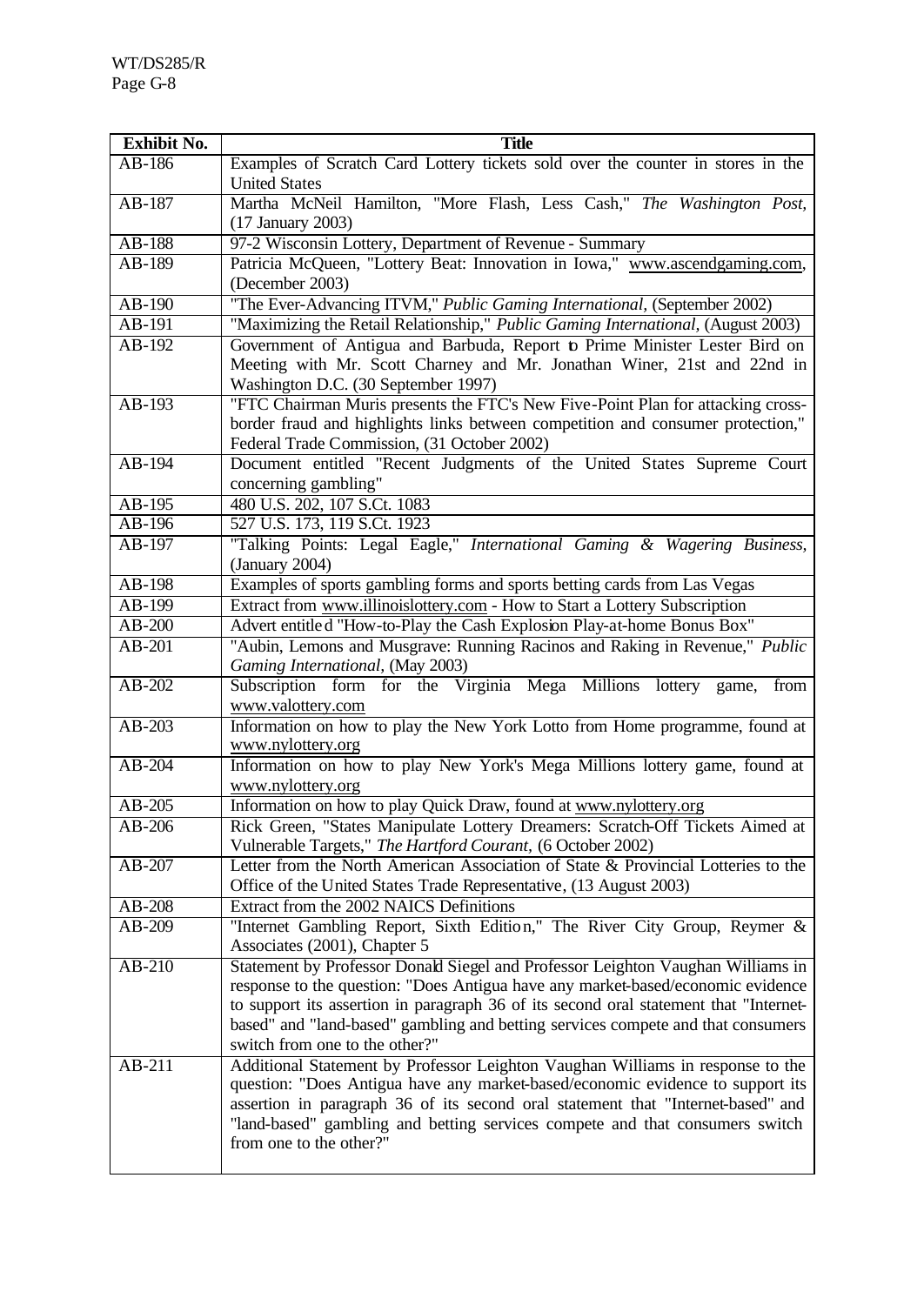| <b>Exhibit No.</b> | <b>Title</b>                                                                      |
|--------------------|-----------------------------------------------------------------------------------|
| $AB-212$           | D. Siegel and G. Anders, "The Impact of Indian Casinos on State Lotteries: A Case |
|                    | Study of Arizona," Public Finance Review, Vol. 29, No. 2 (March 2001)             |
| $AB-213$           | D.S. Elliot and J.C. Navin, "Has Riverboat Gambling Reduced State Lottery         |
|                    | Revenue?" Public Finance Review, Vol. 30, No. 3 (May 2002)                        |
|                    |                                                                                   |
| $AB-214$           | Rod Smith, "Online Betting Growth Called Threat to Nevada," Las Vegas Review-     |
|                    | Journal (24 January 2003)                                                         |
| $AB-215$           | Ed DeRosa, "NYRA, Magna Withhold Simulcast Signal from Attheraces,"               |
|                    | Thoroughbred Times.com, (13 January 2004)                                         |
| $AB-216$           | Federal Trade Commission, "E-commerce lowers prices, increases choices in wine    |
|                    | market" (3 July 2003                                                              |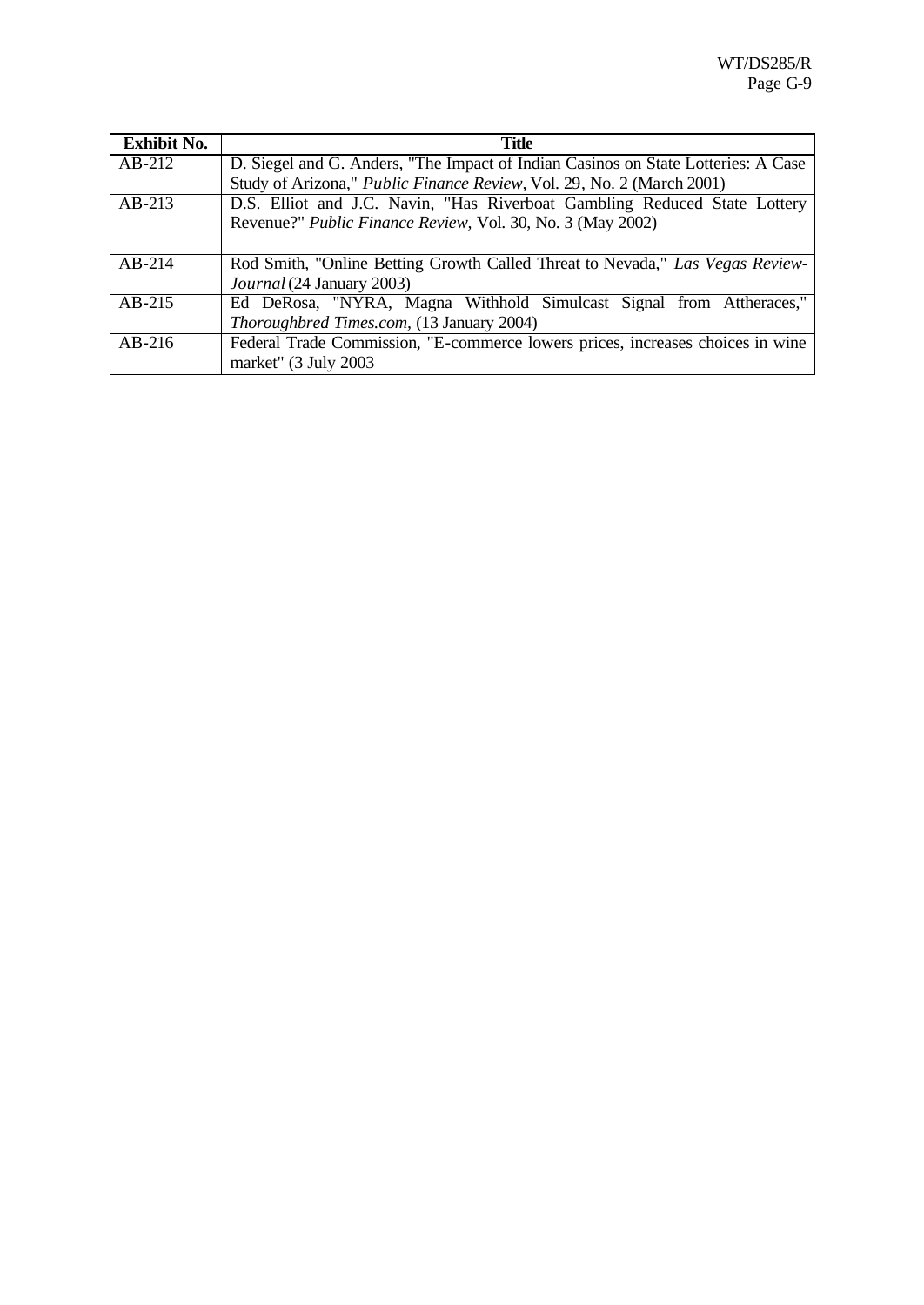## UNITED STATES

| Exhibit No.       | <b>Title</b>                                                                                                                        |
|-------------------|-------------------------------------------------------------------------------------------------------------------------------------|
| $US-1$            | National Institute of Law Enforcement and Criminal Justice, The Development of the                                                  |
|                   | Law of Gambling: 1776-1976, (1977).                                                                                                 |
| $US-2$            | Senate Report No. 82-725, Organized Crime in Interstate Commerce, Final Report of                                                   |
|                   | the Special Committee to Investigate Organized Crime in Interstate Commerce,                                                        |
|                   | United States Senate (August 31, 1951)                                                                                              |
| $US-3$            | United States Attorney's Office for the Eastern District of New York, Press release:                                                |
|                   | "Captain, Soldier and Four Associates of the Colombo Organized Crime Family                                                         |
|                   | Charged with Racketeering, Loansharking, Illegal Gambling and Witness Tampering"                                                    |
|                   | (June 17, 2003)                                                                                                                     |
| $\overline{US-4}$ | Internet Gambling Prohibition Act, Senate Report No. 106-121, (1999)                                                                |
| $US-5$            | Unlawful Internet Gambling Funding Prohibition Act and the Internet Gambling                                                        |
|                   | Licensing and Regulation Commission Act, Hearing before the Subcommittee on                                                         |
|                   | Crime, Terrorism, and Homeland Security of the Committee on the Judiciary, 108th                                                    |
| $US-6$            | Congress 10 (2003) (statement of John G. Malcolm)<br>Criminal Intelligence Service Canada, 2003 Annual Report on Organized Crime in |
|                   | Canada, pp. 15-17                                                                                                                   |
| $US-7$            | Financial Action Task Force, Report on Money Laundering Typologies 2000-2001,                                                       |
|                   | (2001)                                                                                                                              |
| $US-8$            | FTC Consumer Alert, International Lottery Scams, January 2000                                                                       |
| $\overline{US-9}$ | Federal Trade Commission, A Positive Agenda For Consumers: The FTC Year in                                                          |
|                   | Review, (April 2003)                                                                                                                |
| $US-10$           | American Psychiatric Association, APA Advisory on Internet Gambling (Jan. 16,                                                       |
|                   | 2001)                                                                                                                               |
| $US-11$           | George T. Ladd & Nancy M. Petry, Disordered Gambling Among University Based                                                         |
|                   | Medical and Dental Patients: A Focus on Internet Gambling, 16 Psychol. Addictive                                                    |
|                   | Behav. (2002)                                                                                                                       |
| $US-12$           | Administrative Office of the United States Courts, Wiretap Reports 1997-2002, Table                                                 |
|                   | 3: Major Offenses for Which Court-Authorized Intercepts Were Granted Pursuant to<br>18 U.S.C. 2519                                  |
| $US-13$           | Press release, dated October 16, 2003, Luchese Acting Boss and Three Others                                                         |
|                   | Charged with Racketeering, Violence in Aid of Racketeering, Loansharking and                                                        |
|                   | Gambling, United States Attorney's Office for the Eastern District of New York                                                      |
| $US-14$           | Matt Smith, Top suspect sentenced in gambling ring, Associated Press (Fri. Oct. 10,                                                 |
|                   | 2003)                                                                                                                               |
| $US-15$           | Michael Rubinkam, Philadelphia Mob Takes Hit, But Officials Say It's Not Gone;                                                      |
|                   | Authorities Put Boss Behind Bars, But More Prosecutions Expected, Akron Beacon                                                      |
|                   | Journal, December 20, 2001                                                                                                          |
| $US-16$           | John Holland, South Florida Residents Face RICO Charges Loan Sharking, Extortion                                                    |
|                   | Cited, Sun-Sentinel, June 22, 2000                                                                                                  |
| <b>US-17</b>      | Statement on Signing the Departments of Commerce, Justice, State, the Judiciary, and                                                |
|                   | Related Agencies Appropriation Act, 2001, 36 Weekly Comp. Pres. Doc. 3153                                                           |
|                   | (December 21, 2000)                                                                                                                 |
| <b>US-18</b>      | Federal Trade Commission, Press release: FTC Warns Consumers about Online                                                           |
|                   | Gambling and Children (June 26, 2002)                                                                                               |
| <b>US-19</b>      | National Research Council, Pathological Gambling: A Critical Review, pp. 7-5 to 7-7                                                 |
|                   | (1999)                                                                                                                              |
| $US-20$           | Dismantling the Financial Infrastructure of Global Terrorism: Hearing Before House                                                  |
|                   | Committee on Financial Services, 107th Cong., p. 42 (2001).                                                                         |
|                   |                                                                                                                                     |